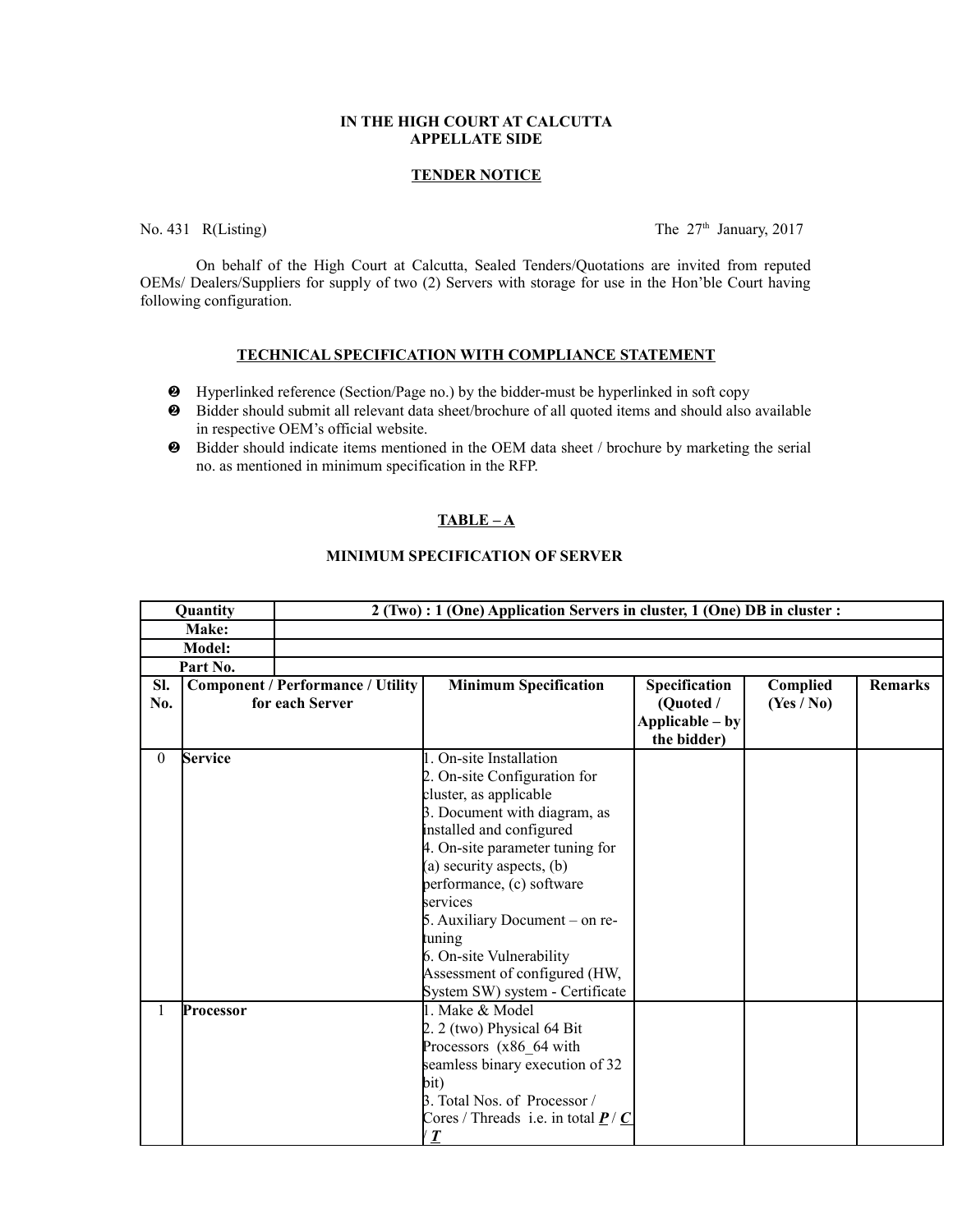| 1.1 | Architecture                             | 64 Bit architecture for all cores       |                 |            |                |
|-----|------------------------------------------|-----------------------------------------|-----------------|------------|----------------|
|     |                                          | (if any) and all processors             |                 |            |                |
| 1.2 | <b>Processor Frequency</b>               | Proc Freq. (in GHz)                     |                 |            |                |
| 1.3 | Cache                                    | L3 cache in MB                          |                 |            |                |
| 1.4 | <b>Processor-Memory transport</b>        | 1. Byte / transfer                      |                 |            |                |
|     |                                          | 2. Transfer / Sec,                      |                 |            |                |
|     |                                          | 3. Bandwidth                            |                 |            |                |
| Sl. | <b>Component / Performance / Utility</b> | <b>Minimum Specification</b>            | Specification   | Complied   | <b>Remarks</b> |
| No. | for each Server                          |                                         | (Quoted /       | (Yes / No) |                |
|     |                                          |                                         | Applicable - by |            |                |
|     |                                          |                                         | the bidder)     |            |                |
| 3   | <b>Memory</b>                            | 1. Memory $\ge$ = 256 GB,               |                 |            |                |
|     |                                          | 2. Max Memory support                   |                 |            |                |
|     |                                          | $\geq$ =256GB                           |                 |            |                |
|     |                                          | 3. Memory Type DDR-4                    |                 |            |                |
|     |                                          | 4. DDR Freq.                            |                 |            |                |
| 4   | <b>VGA &amp; Others</b>                  | VGA Interface / Port with               |                 |            |                |
|     |                                          | separate VGA Memory>=                   |                 |            |                |
|     |                                          | 1.16MB                                  |                 |            |                |
|     |                                          | 2. 2 (front/back) USB port              |                 |            |                |
| 5   | <b>RAID</b>                              | Minimum 1 No. Hardware (SAS-            |                 |            |                |
|     |                                          | 3, 12 Gbps) RAID Controller             |                 |            |                |
|     |                                          | Supporting RAID Levels 0,1,10,          |                 |            |                |
|     |                                          | $5, 50, 6$ and 60 with minimum          |                 |            |                |
|     |                                          | 512MB Flash cache                       |                 |            |                |
| 6   | <b>SAS Casing</b>                        | 1. Min $2, 2.5$ ",                      |                 |            |                |
|     |                                          | 2. Hot-swap / Hot Plug                  |                 |            |                |
|     |                                          | 3. SAS-3 (12 Gbps) compatible<br>casing |                 |            |                |
| 7   | <b>DVD-DLRW</b>                          | 1 no. of individual / sharable          |                 |            |                |
|     |                                          | DVD-RW drive.                           |                 |            |                |
| 8   | FCoE                                     | 2 Nos. of dual Port 10 Gbps Fiber       |                 |            |                |
|     |                                          | Channel over Ethernet (FCoE)            |                 |            |                |
|     |                                          | CNA for connecting Storage and          |                 |            |                |
|     |                                          | Network with redundancy, with           |                 |            |                |
|     |                                          | booting from storage capability,        |                 |            |                |
|     |                                          | and with required modules $\&$          |                 |            |                |
|     |                                          | patch cords (Total 4 ports /            |                 |            |                |
|     |                                          | interfaces on two separate /            |                 |            |                |
|     |                                          | independent cards / controllers)        |                 |            |                |
| 9   | <b>Ethernet</b>                          | 1. Min. 2x2 nos. of Gigabit             |                 |            |                |
|     |                                          | Ethernet Port on RJ-45 with             |                 |            |                |
|     |                                          | patch cords                             |                 |            |                |
|     |                                          | 2. TCP/IP Offload Engine                |                 |            |                |
| 10  | <b>Free Slot for adapters</b>            | Min. 2 nos. Mention type $\&$           |                 |            |                |
|     |                                          | Parameter                               |                 |            |                |
|     |                                          |                                         |                 |            |                |
| 11  | <b>Server Environment, Management</b>    | 1. Dedicated Management Port            |                 |            |                |
|     |                                          | (RJ-45) with patch cord, and with       |                 |            |                |
|     |                                          | Remote management                       |                 |            |                |
|     |                                          | functionalities.                        |                 |            |                |
|     |                                          | 2. Web based Management.                |                 |            |                |
|     |                                          | Server should be able to generate       |                 |            |                |
|     |                                          | impending failure alerts on             |                 |            |                |
|     |                                          | processor, memory and hard disk         |                 |            |                |
|     |                                          | drives.                                 |                 |            |                |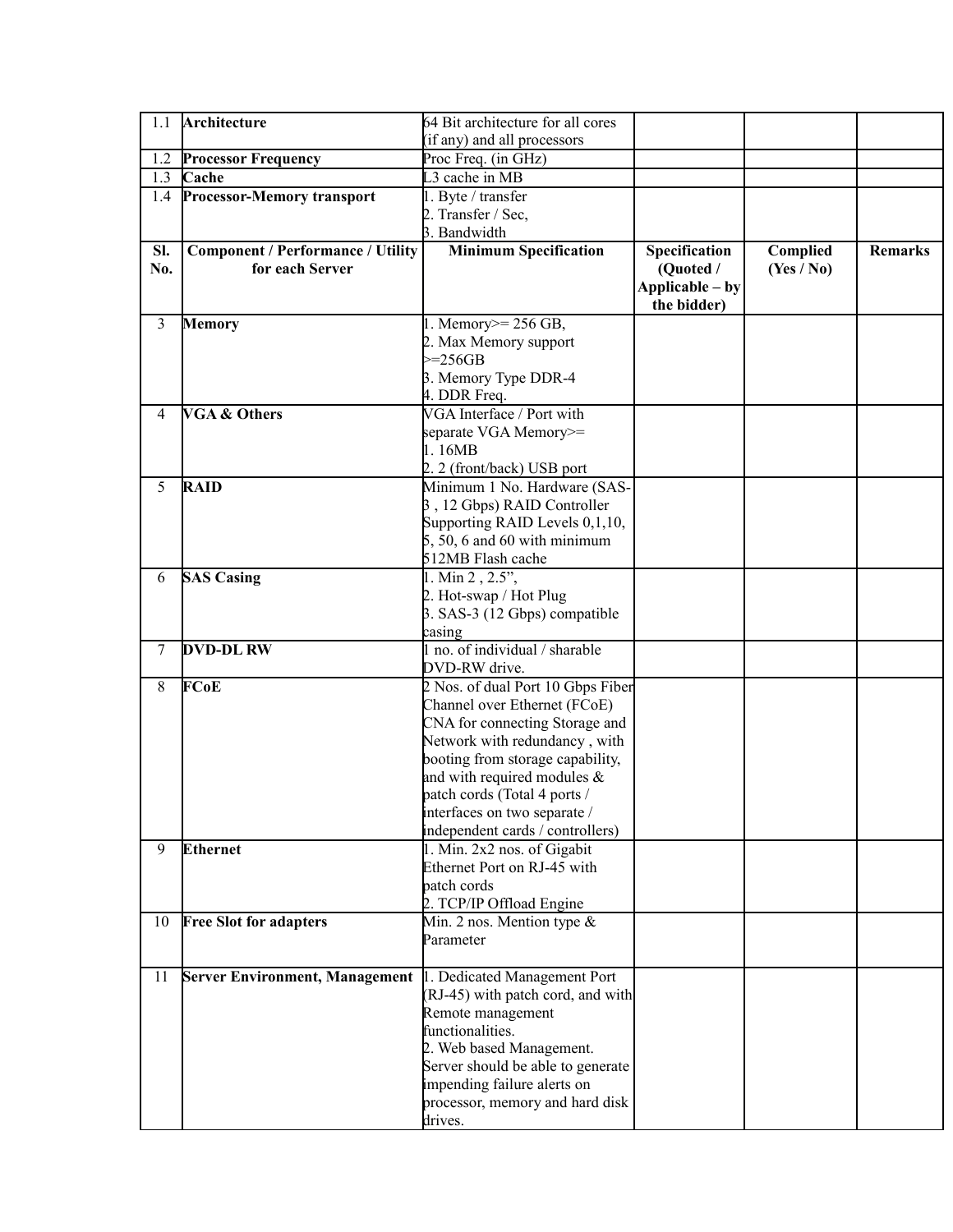| 12  | <b>Power Supply</b>                      | 1. Min. 2 nos. of hot-swap           |                 |            |                |
|-----|------------------------------------------|--------------------------------------|-----------------|------------|----------------|
|     |                                          | power-supply,                        |                 |            |                |
|     |                                          | 2. Watt of each $>$ fully configured |                 |            |                |
|     |                                          | and all components working           |                 |            |                |
|     |                                          | requirements                         |                 |            |                |
|     |                                          | 3. Mention Efficiency Level          |                 |            |                |
| 13  | <b>Server Certified for Operating</b>    | 1. Windows Server Std. - 2012        |                 |            |                |
|     | <b>System</b>                            | 2. Latest version of EAL-4           |                 |            |                |
|     |                                          | certified Ent. Linux                 |                 |            |                |
|     |                                          |                                      |                 |            |                |
| 14  | <b>Form Factor</b>                       | Enclosing Form Factor: Max 1U        |                 |            |                |
|     |                                          | Rack                                 |                 |            |                |
|     |                                          |                                      |                 |            |                |
| SI. | <b>Component / Performance / Utility</b> | <b>Minimum Specification</b>         | Specification   | Complied   | <b>Remarks</b> |
| No. | for each Server                          |                                      | (Quoted /       | (Yes / No) |                |
|     |                                          |                                      | Applicable – by |            |                |
|     |                                          |                                      | the bidder)     |            |                |
| 16  | <b>Warranty</b>                          | 5 years on-site, comprehensive       |                 |            |                |
|     |                                          | HW, Firmware, Antivirus SW-          |                 |            |                |
|     |                                          | if any, system SW and utilities)     |                 |            |                |
|     |                                          | from the date of installation        |                 |            |                |
|     |                                          | certificate, signed by the user      |                 |            |                |
| 17. | <b>Operating System (Enterprise</b>      | 1. LSB $-$ 4.x or higher             |                 |            |                |
|     | Category)                                | compatible                           |                 |            |                |
|     |                                          | 2. EAL4+ or higher certified         |                 |            |                |
|     |                                          | (Publicly available certificate at   |                 |            |                |
|     |                                          | https://                             |                 |            |                |
|     |                                          | www.commoncriteriaportal.org)        |                 |            |                |
|     |                                          | OS with latest updates               |                 |            |                |
|     |                                          | 3. Latest Linux Operating system     |                 |            |                |
|     |                                          | (enterprise category) with all       |                 |            |                |
|     |                                          | bundled utilities and application (  |                 |            |                |
|     |                                          |                                      |                 |            |                |
|     |                                          | PostgreSQL, MariaDB / MySQL,         |                 |            |                |
|     |                                          | Apache Http, PHP, Java, Tomcat,      |                 |            |                |
|     |                                          | Xen / KVM, Docker, GUI etc.)         |                 |            |                |
|     |                                          | on DVD media                         |                 |            |                |
|     |                                          | 4. 5 (five) years comprehensive      |                 |            |                |
|     |                                          | support on bug-fixes, updates and    |                 |            |                |
|     |                                          | upgrades from the date of            |                 |            |                |
|     |                                          | installation certificate, signed by  |                 |            |                |
|     |                                          | the user                             |                 |            |                |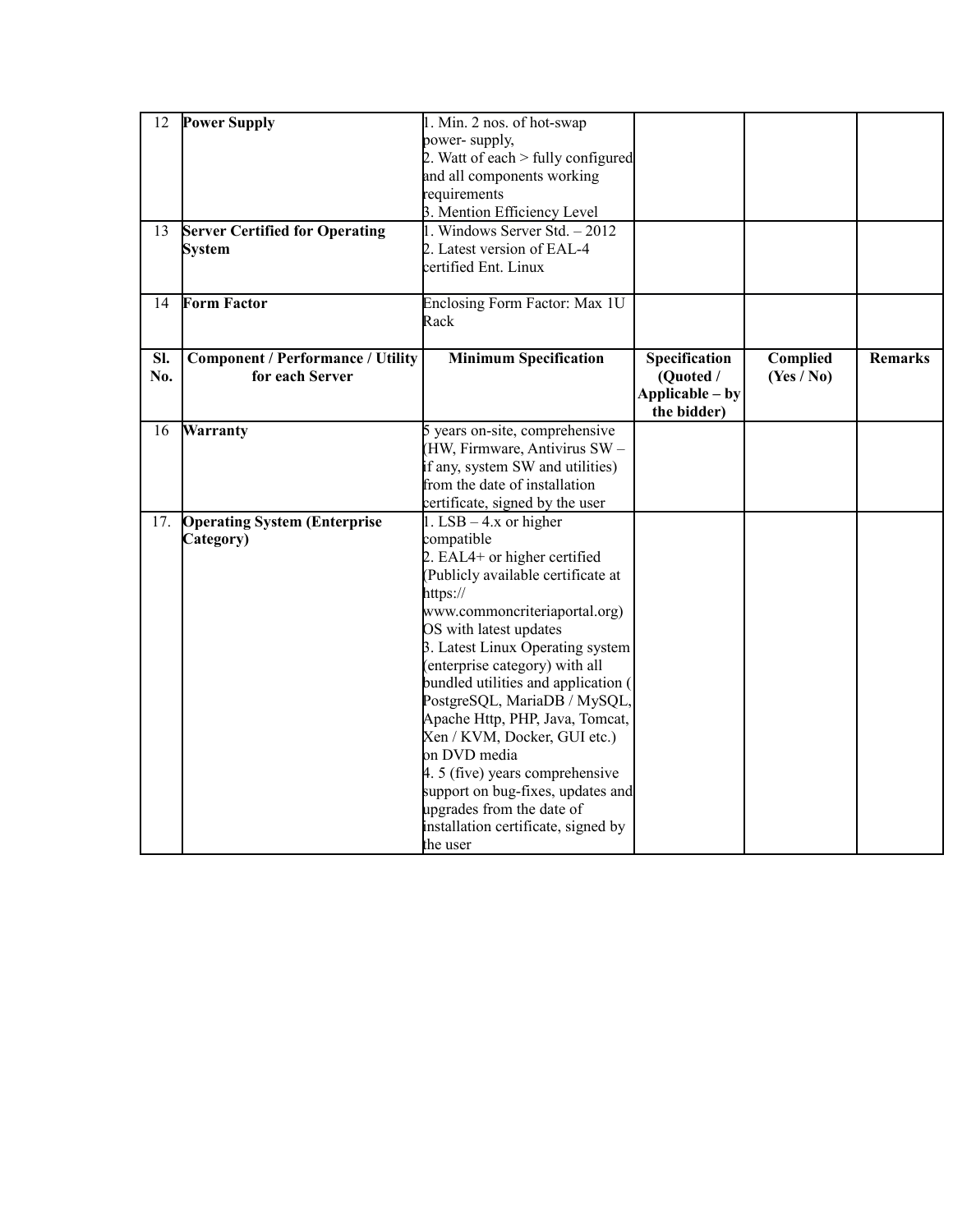# **TABLE – B**

## **MINIMUM SPECIFICATION OF FCoE SWITCH**

Hyperlinked reference (Section/Page no.) by the bidder-must be hyperlinked in soft copy

 $\Gamma$ 

- Bidder should submit all relevant data sheet/brochure of all quoted items and should also available in respective OEM's official website.
- Bidder should indicate items mentioned in the OEM data sheet / brochure by marketing the serial no. as mentioned in minimum specification in the RFP.

| Quantity     |                                                      | 01 (One) No.                              |                                                                                                                                                                                                                                                        |                                                       |                      |                |
|--------------|------------------------------------------------------|-------------------------------------------|--------------------------------------------------------------------------------------------------------------------------------------------------------------------------------------------------------------------------------------------------------|-------------------------------------------------------|----------------------|----------------|
|              | <b>Make</b>                                          |                                           |                                                                                                                                                                                                                                                        |                                                       |                      |                |
|              | <b>Model</b>                                         |                                           |                                                                                                                                                                                                                                                        |                                                       |                      |                |
|              | Part No.                                             |                                           |                                                                                                                                                                                                                                                        |                                                       |                      |                |
| SI.<br>No.   | Component / Performance<br>/ Utility for each Switch |                                           | <b>Minimum Specification</b>                                                                                                                                                                                                                           | Specification<br>(Quoted/Applicable by<br>the bidder) | Complied<br>(Yes/No) | <b>Remarks</b> |
| $\mathbf{1}$ | Hardware & Performance<br><b>Requirements</b>        |                                           |                                                                                                                                                                                                                                                        |                                                       |                      |                |
| 1.1          | Architecture                                         |                                           | Modular architecture<br>rackmountable Switch.<br>Rackmount kit to be provided<br>alongwith the switch                                                                                                                                                  |                                                       |                      |                |
| 1.2          | Switch Redundancy                                    |                                           | The Switch should have internal<br>hotswappable Redundant Power<br>Supplies                                                                                                                                                                            |                                                       |                      |                |
| 1.3          | <b>Switching Fabric Capacity</b>                     |                                           | The Switch should support a<br>minimum of 512 Gbps of<br>Switching Fabric Capacity.                                                                                                                                                                    |                                                       |                      |                |
| 1.4          | <b>Switch Forwarding Rates</b><br>(Layer 2)          |                                           | The Switch should Support<br>Minimum Switching (Layer 2)<br>Performance of 320 Mpps.                                                                                                                                                                   |                                                       |                      |                |
| 1.5          |                                                      | 10G/Gigabit Ethernet and<br>FC capability | The Switch should have a<br>minimum 20 nos. of 10 Gigabit<br>Ethernet FCoE ports including 4<br>nos of Ethernet 1000 base T<br>configurable ports $\&$ 8 Nos. FC<br>8Gbps ports with all necessary<br>interface modules & cables,<br>licenses (if any) |                                                       |                      |                |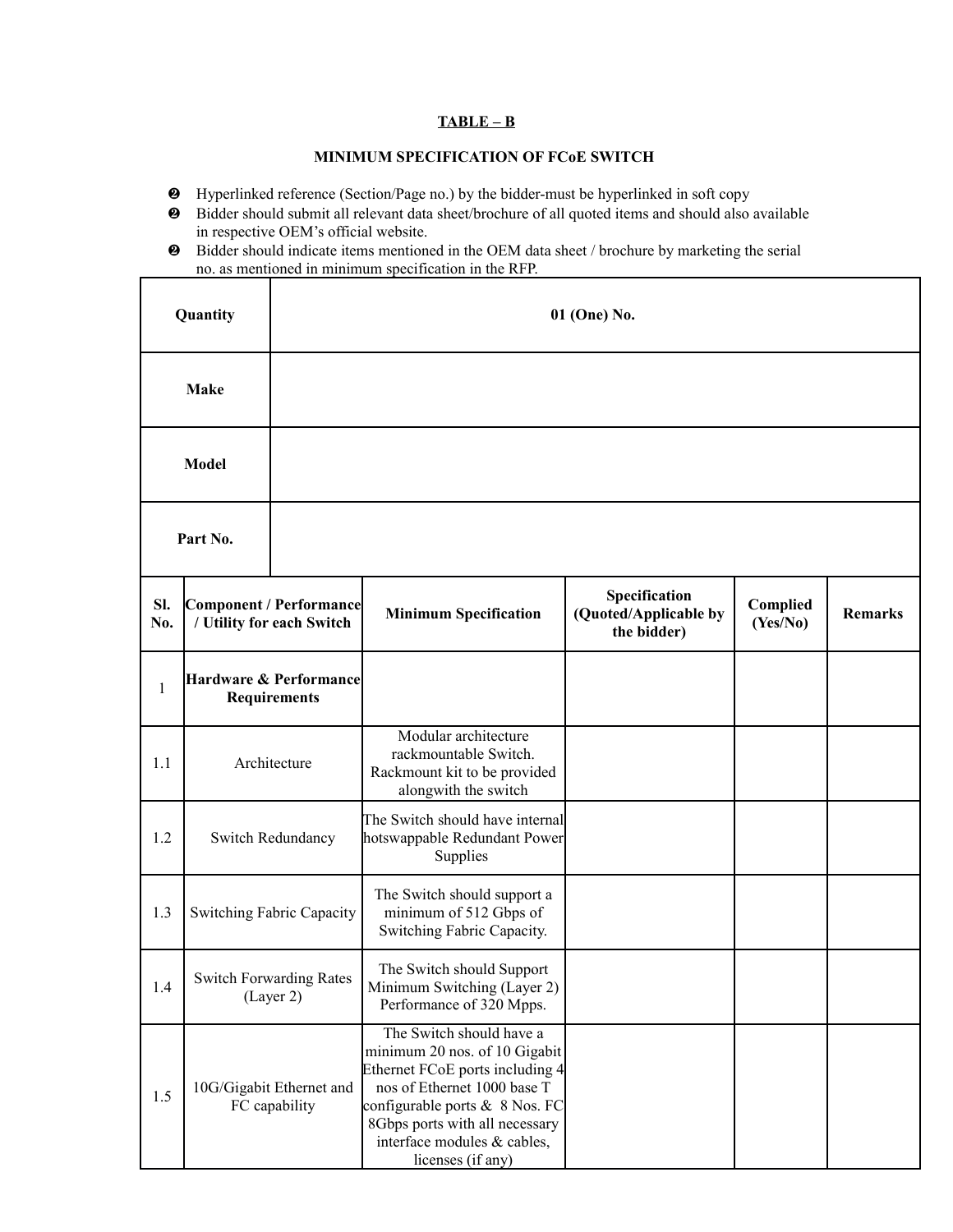| 1.6 | Ethernet fiber and copper<br>ports | The switch should have support<br>for fiber and copper gigabit<br>ports also.                                               |  |  |
|-----|------------------------------------|-----------------------------------------------------------------------------------------------------------------------------|--|--|
| 1.7 | 10G Fiber Transceivers             | Required multimode fiber<br>Transceivers shall be proposed<br>along with all the 10G ports.                                 |  |  |
| 1.8 | Capability                         | The Switch Should have<br>capability for consolidating<br>storage and traditional Ethernet<br>protocols onto a single media |  |  |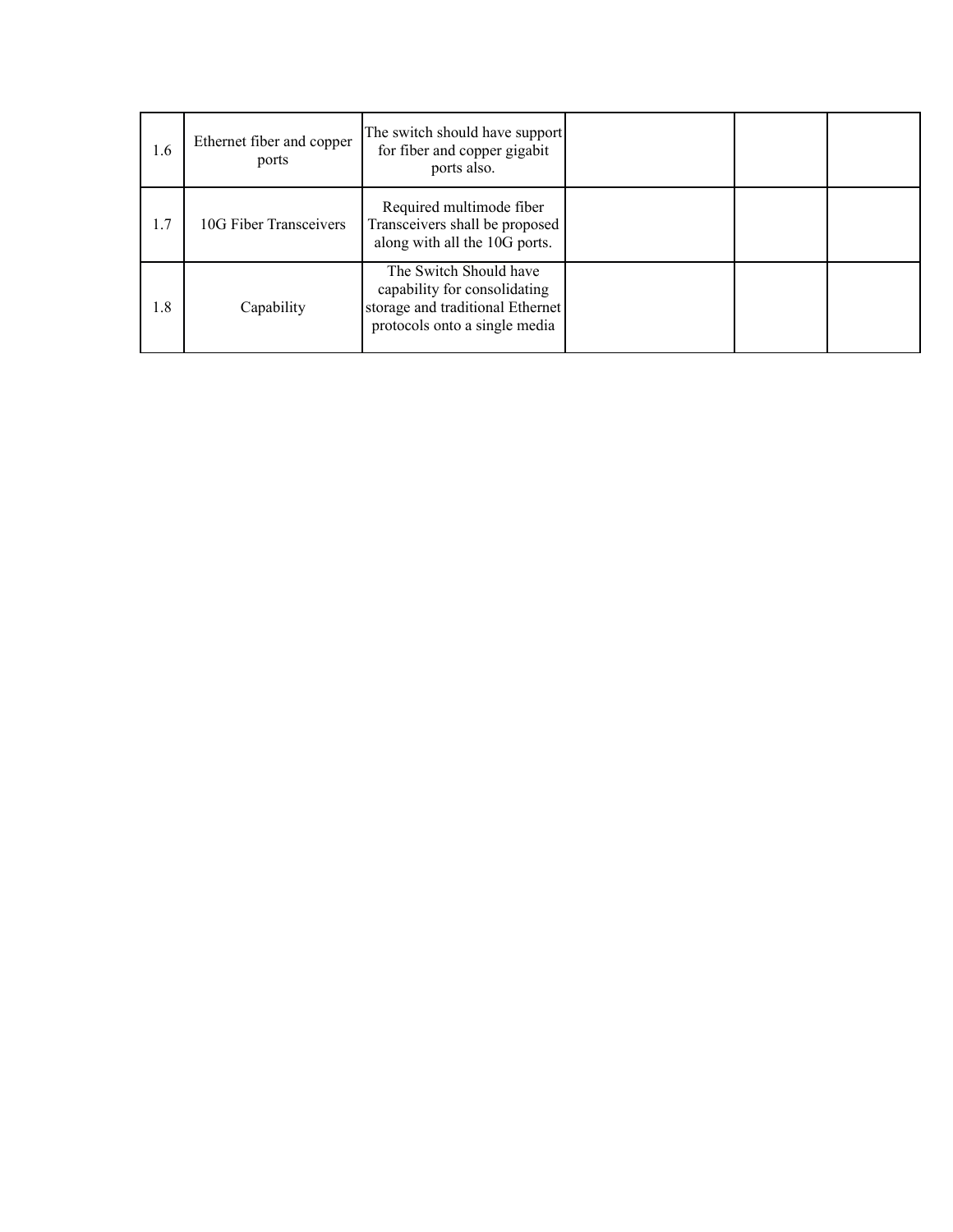| SI.<br>No.     | Component / Performance<br>/ Utility for each Switch | <b>Minimum Specification</b>                                                                                                                | Specification<br>(Quoted/Applicable by<br>the bidder) | Complied<br>(Yes/No) | <b>Remarks</b> |
|----------------|------------------------------------------------------|---------------------------------------------------------------------------------------------------------------------------------------------|-------------------------------------------------------|----------------------|----------------|
| 1.9            | Performance                                          | Switch shall have cut-through,<br>non-blocking switch<br>architecture with line-rate<br>forwarding on all the ports.                        |                                                       |                      |                |
| $\overline{2}$ | <b>Connectivity &amp; Filtering</b>                  |                                                                                                                                             |                                                       |                      |                |
| 2.1            | 802.3ad                                              | Should support Industry<br><b>Standard Port/Link Aggregation</b><br>for All Ports                                                           |                                                       |                      |                |
| 2.2            | Jumbo Frames                                         | Jumbo Frames support on all<br>ports                                                                                                        |                                                       |                      |                |
| 2.3            | <b>Storm Control</b>                                 | Support for<br>Unitcast/broadcast/multicast<br>storm control to prevent<br>degradation of switch<br>performance from faulty end<br>stations |                                                       |                      |                |
| 3              | <b>Layer 2 Functionality</b>                         |                                                                                                                                             |                                                       |                      |                |
| 3.1            | <b>STP</b>                                           | Should Support Spanning Tree<br>Protocol, Rapid Spanning Tree<br>Protocol, Multiple Spanning<br><b>Tree Protocol</b>                        |                                                       |                      |                |
| 3.2            | Features                                             | Switch shall support Datacenter<br>bridging exchange, IEEE<br>802.1Qbb priority flow control<br>and IEEE 802.1Qaz.                          |                                                       |                      |                |
| 3.3            | DNS, TFTP, NTP                                       | Should support DNS, TFTP and<br>NTP protocols, applicable IPv4<br>and IPv6 protocols                                                        |                                                       |                      |                |
| 3.4            | Port-channel / Port<br>Aggregation                   | Should have trunking capability.                                                                                                            |                                                       |                      |                |
| 4              | <b>Security Features</b>                             |                                                                                                                                             |                                                       |                      |                |
| 4.1            | <b>Access Control Lists</b>                          | Should support Standard ACLs                                                                                                                |                                                       |                      |                |
| 4.2            | Various type of ACLs                                 | Should support various type of<br>ACLs like port based, Vlan<br>based and time based                                                        |                                                       |                      |                |
| 4.3            | MAC Address Filtering                                | Should Support MAC Address<br>Filtering based on source and<br>destination address                                                          |                                                       |                      |                |
| 6              | <b>Quality of Service</b>                            |                                                                                                                                             |                                                       |                      |                |
| 6.1            | CoS                                                  | Should support QoS and port-<br>based CoS assignment                                                                                        |                                                       |                      |                |
| $\tau$         | <b>Multicasting</b>                                  |                                                                                                                                             |                                                       |                      |                |
| 7.1            | <b>IGMP</b>                                          | a). Should Support IGMP v1,<br>v2, v3 snooping                                                                                              |                                                       |                      |                |
| SI.<br>No.     | Component / Performance<br>/ Utility for each Switch | <b>Minimum Specification</b>                                                                                                                | Specification<br>(Quoted/Applicable by<br>the bidder) | Complied<br>(Yes/No) | <b>Remarks</b> |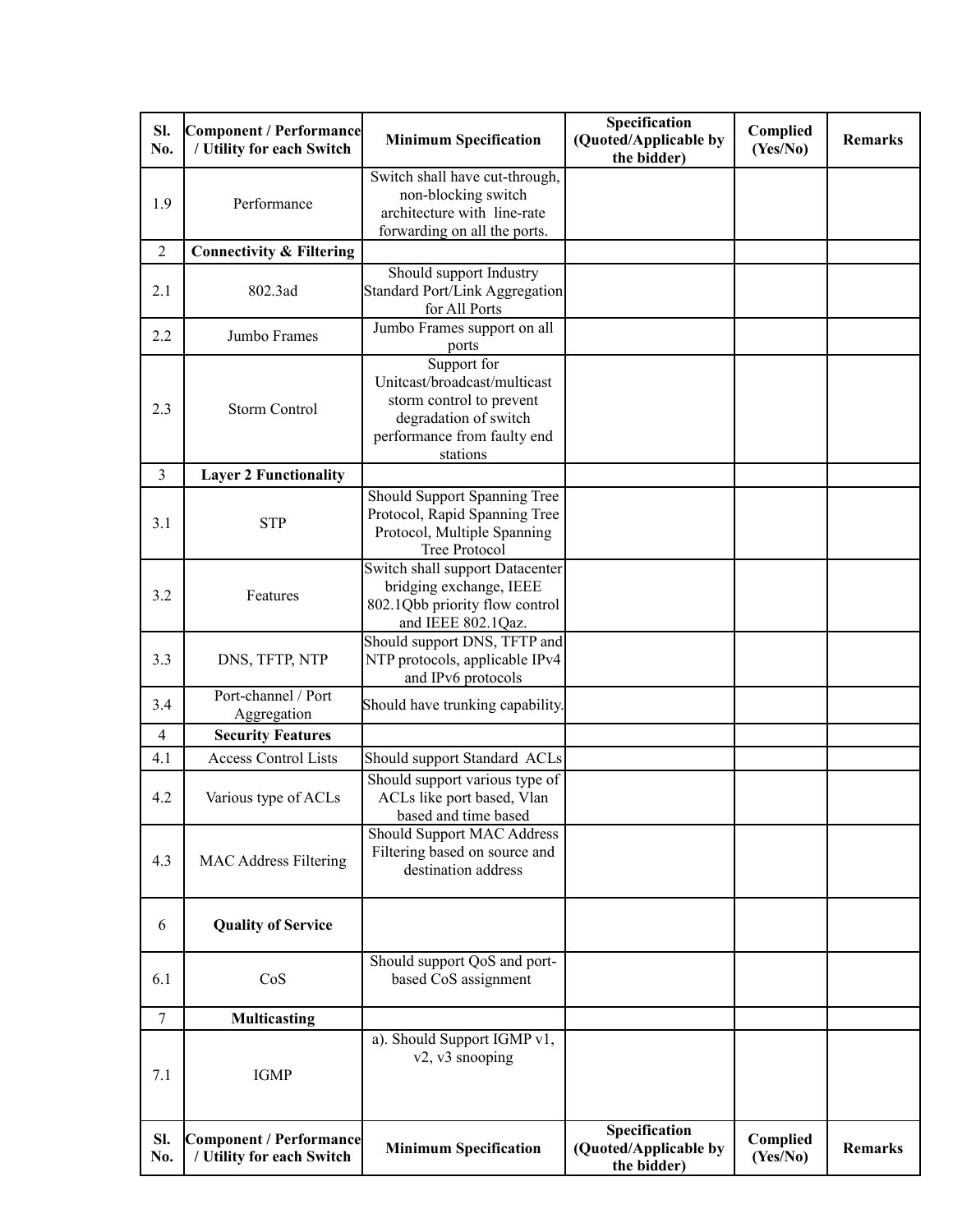| 8    | Management                          |                                                                                                                                                                                                                                                                                                                                                                                                    |  |  |
|------|-------------------------------------|----------------------------------------------------------------------------------------------------------------------------------------------------------------------------------------------------------------------------------------------------------------------------------------------------------------------------------------------------------------------------------------------------|--|--|
| 8.1  | Network<br>monitoring/management    | Switch should be manageable<br>through NMS on per<br>port/switch basis with common<br>interface for all manageable<br>devices on the network. Should<br>Support syslog, SNMP<br>v2/v2c/v3, RMON/RMON-II,<br>SSH, telnet, web management<br>through network management<br>software.                                                                                                                 |  |  |
| 8.2  | Port Mirroring                      | Should support port mirroring<br>feature for monitoring network<br>traffic of a particular<br>port/VLAN/group of ports/<br>fiber-channel ports.                                                                                                                                                                                                                                                    |  |  |
| 8.3  | AAA                                 | Should have support for<br>Authentication, authorization,<br>and accounting (AAA)                                                                                                                                                                                                                                                                                                                  |  |  |
| 8.4  | Monitoring                          | The switch should have real-<br>time performance monitoring<br>capabilities built-in.                                                                                                                                                                                                                                                                                                              |  |  |
| 9    | <b>Software</b>                     |                                                                                                                                                                                                                                                                                                                                                                                                    |  |  |
| 9.1  | Software Version                    | Version of software for supplied<br>switch should be latest release<br>to support all required features                                                                                                                                                                                                                                                                                            |  |  |
| 10   | <b>IEEE Standards</b><br>Compliance |                                                                                                                                                                                                                                                                                                                                                                                                    |  |  |
| 10.1 | <b>IEEE</b> Standards               | Ethernet: IEEE 802.3, 10BASE-<br>T<br>Gigabit Ethernet: IEEE 802.3z,<br>1000BASE-X (mini-<br>GBIC/SFP), 1000BASE-SX,<br>1000BASE-LX/LH<br>10G Ethernet: IEEE 802.3ae,<br>10GBase-SR, 10GBase-LR<br>IEEE 802.1D Spanning-Tree<br>Protocol<br>IEEE 802.1S & 1W for Rapid<br>Spanning tree convergence<br>IEEE 802.1p CoS Prioritization<br>IEEE 802.3x Flow Control<br>IEEE 802.3ad Link Aggregation |  |  |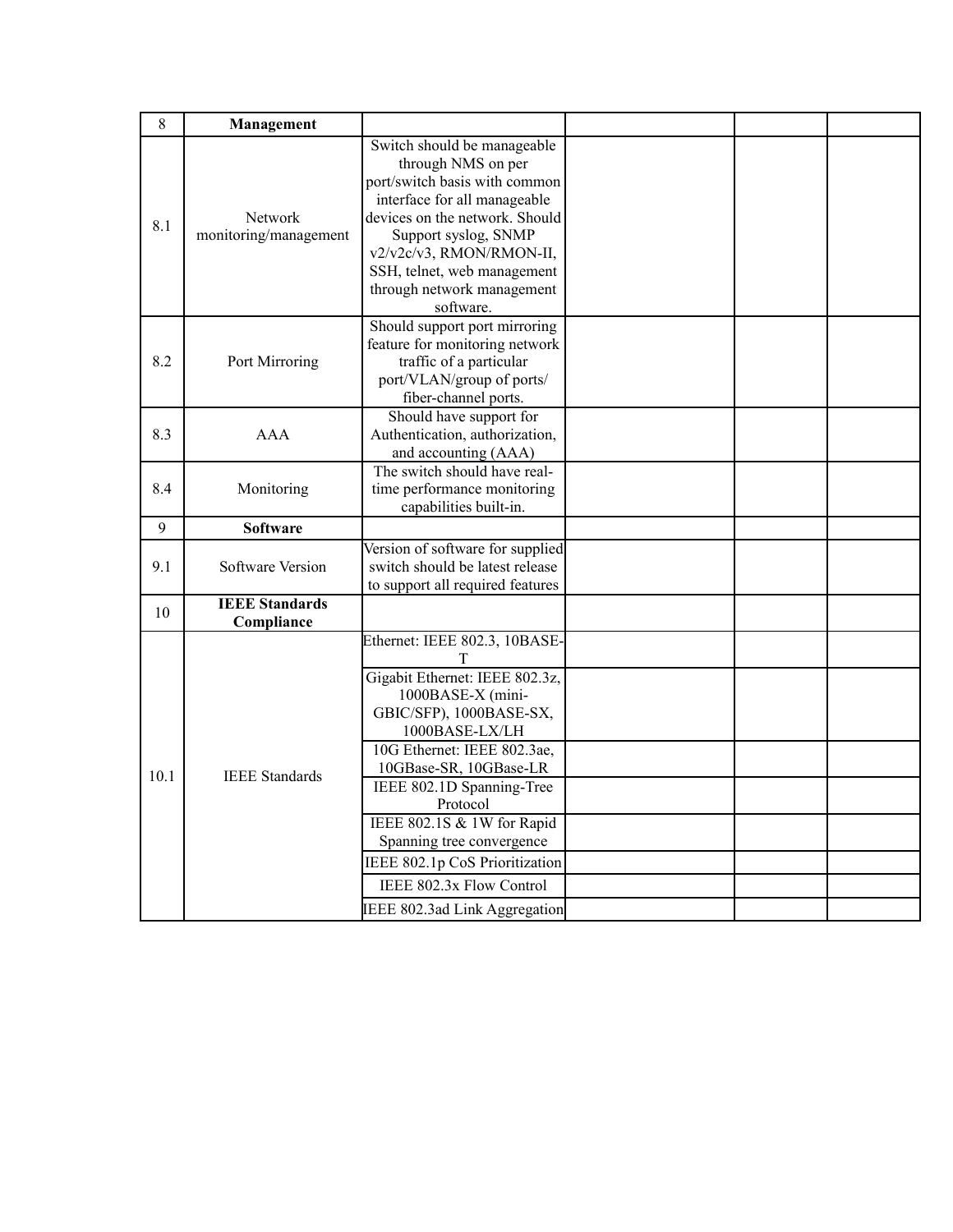# **TABLE – C**

## **MINIMUM SPECIFICATION OF STORAGE DEVICE**

- Hyperlinked reference (Section/Page no.) by the bidder-must be hyperlinked in soft copy
- Bidder should submit all relevant data sheet/brochure of all quoted items and should also available in respective OEM's official website.
- Bidder should indicate items mentioned in the OEM data sheet / brochure by marketing the serial no. as mentioned in minimum specification in the RFP

|                                   | Quantity:                                                                 |                                                                                                                                             | 01 (One) No.                                              |                        |                |
|-----------------------------------|---------------------------------------------------------------------------|---------------------------------------------------------------------------------------------------------------------------------------------|-----------------------------------------------------------|------------------------|----------------|
|                                   | Make:                                                                     |                                                                                                                                             |                                                           |                        |                |
|                                   | Model:                                                                    |                                                                                                                                             |                                                           |                        |                |
| Part No.                          |                                                                           |                                                                                                                                             |                                                           |                        |                |
| Sl.<br>No.                        | Component /<br>Performance /<br><b>Utility for each</b><br><b>Storage</b> | <b>Minimum Specification</b>                                                                                                                | Specification<br>(Quoted / Applicable<br>- by the bidder) | Complied<br>(Yes / No) | <b>Remarks</b> |
| $\theta$                          | Protocol                                                                  | 1. FCoE,<br>2. FC,<br>3. iSCSI,<br>4. NAS-NFS , SMB / CIFS etc.<br>5. NDMP                                                                  |                                                           |                        |                |
| <b>Interfaces</b><br>$\mathbf{1}$ |                                                                           | Minimum<br>1. Configurable FCoE 10 Gbps or FC<br>8 Gbps higher ports $>= 4$<br>2. iSCSI 10 Gbps $>= 4$<br>4. Device lanes $>= 8$            |                                                           |                        |                |
| <b>Each Controller</b><br>2       |                                                                           | a) Active - Active configuration using<br>min. two controllers<br>b) Each controller With capability of<br>RAID - 1, 5, 6 & 10              |                                                           |                        |                |
| 3.                                | Memory                                                                    | 32 GB usable Read/Write DRAM<br>cache in storage system with host<br>servers having direct access to the<br>total cache for Data.           |                                                           |                        |                |
| $\overline{4}$                    | Min nos. of Disks                                                         | a) Min. 150 disks (SAS-2, NL-SAS<br>or equiv. ) scalability with $SLC/$<br>MLC SDD adaptability<br>b) LUN / partition supported $\ge$ = 256 |                                                           |                        |                |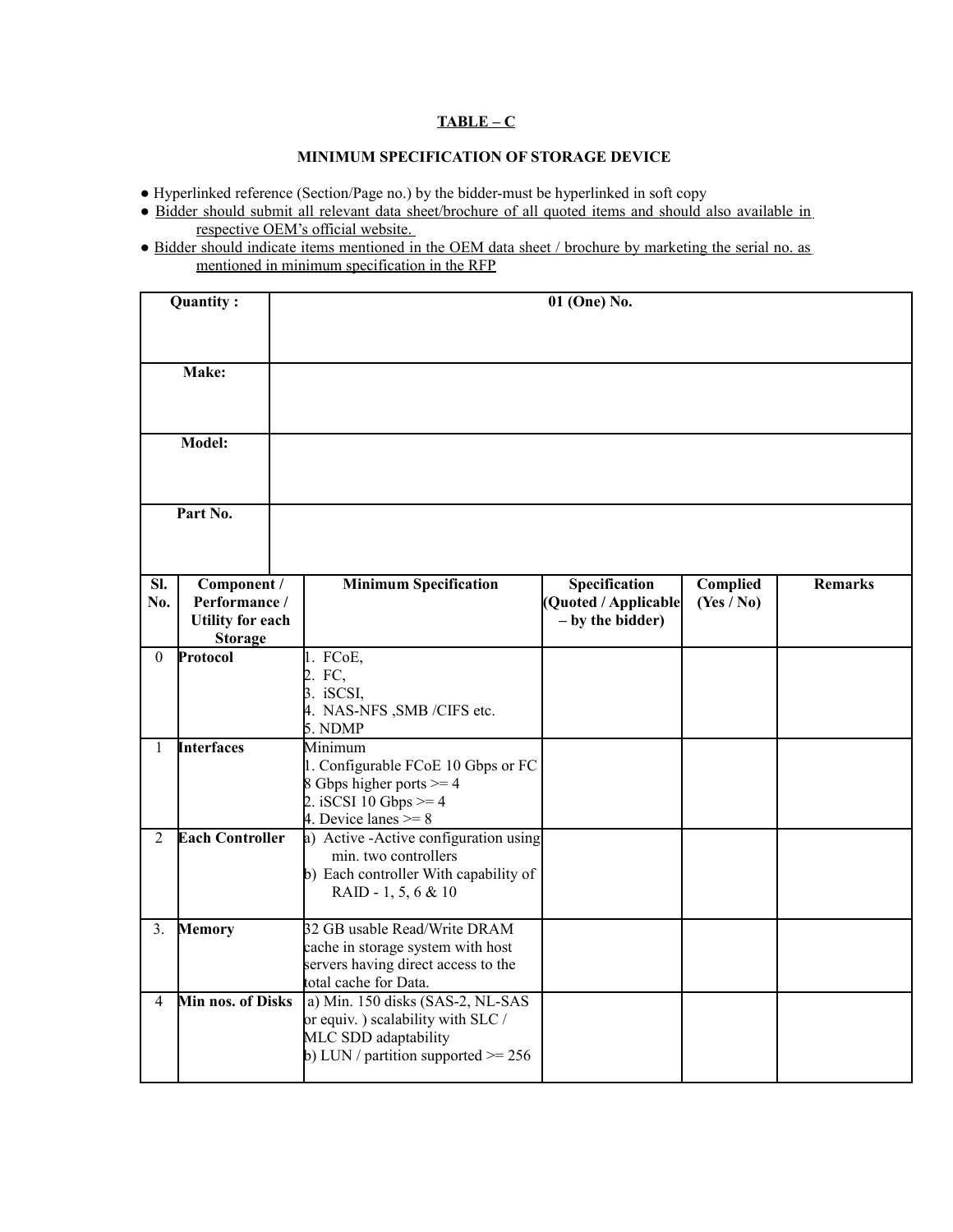| 5<br>6     | <b>RPM</b><br><b>Additional Disks</b><br>& Capacity                       | Nos. of Disks and a) 400 GB usable after RAID-1<br>using 200GB SSDs for storage<br>tiering purpose<br>b) 10 TB useable capacity (sets of $5D$<br>+ 1P disks in RADID-5 array)<br>using maximum 600 GB, and<br>minimum 15K rpm, dual ported<br>SAS-2 disks.<br>c) Any disks required for storage<br>system OS etc should be<br>provided additionally<br>10 TB useable capacity (sets of $5D +$<br>1P disks in RAID-5 array) using 2TB,<br>7.2K rpm, 6 Gbps SAS interface of |                                                           |                        |                |
|------------|---------------------------------------------------------------------------|----------------------------------------------------------------------------------------------------------------------------------------------------------------------------------------------------------------------------------------------------------------------------------------------------------------------------------------------------------------------------------------------------------------------------------------------------------------------------|-----------------------------------------------------------|------------------------|----------------|
|            |                                                                           | dual ported<br>NL-SAS/MDL-SAS / equiv. disk.                                                                                                                                                                                                                                                                                                                                                                                                                               |                                                           |                        |                |
| SI.<br>No. | Component /<br>Performance /<br><b>Utility for each</b><br><b>Storage</b> | <b>Minimum Specification</b>                                                                                                                                                                                                                                                                                                                                                                                                                                               | Specification<br>(Quoted / Applicable<br>- by the bidder) | Complied<br>(Yes / No) | <b>Remarks</b> |
| 8          | <b>Mandatory</b><br>features to be<br>provided                            | No single point of failure<br>a)<br>architecture.<br>Clone copy / Incremantal clone<br>b)<br>copy<br>Point-in-time pointer based copy<br>c)<br>Thin provisioning and Storage<br>$\mathbf{d}$<br>Management software to be<br>offered for full scalable capacity<br>of the storage                                                                                                                                                                                          |                                                           |                        |                |
| 9          |                                                                           | a) Automated data tiering for both<br>read & write data to move sub-<br>LUN data blocks between solid<br>state disks & spinning disks<br>within Production disks based on<br>activity level.<br>b) It should be possible to span a<br>volume and stripe data across all<br>controllers / nodes for the<br>maximum scalability<br>configuration                                                                                                                             |                                                           |                        |                |
|            |                                                                           | c) All features mentioned in points 7<br>$& 8$ should be provided / supported<br>(as specified above) for the proposed<br>configuration and up to minimum<br>scalability asked for                                                                                                                                                                                                                                                                                         |                                                           |                        |                |

# **TABLE – D**

**SYSTEMS INTEGRATION WORK For the Core ICT Infrastructure at the Calcutta High Court, Kolkata**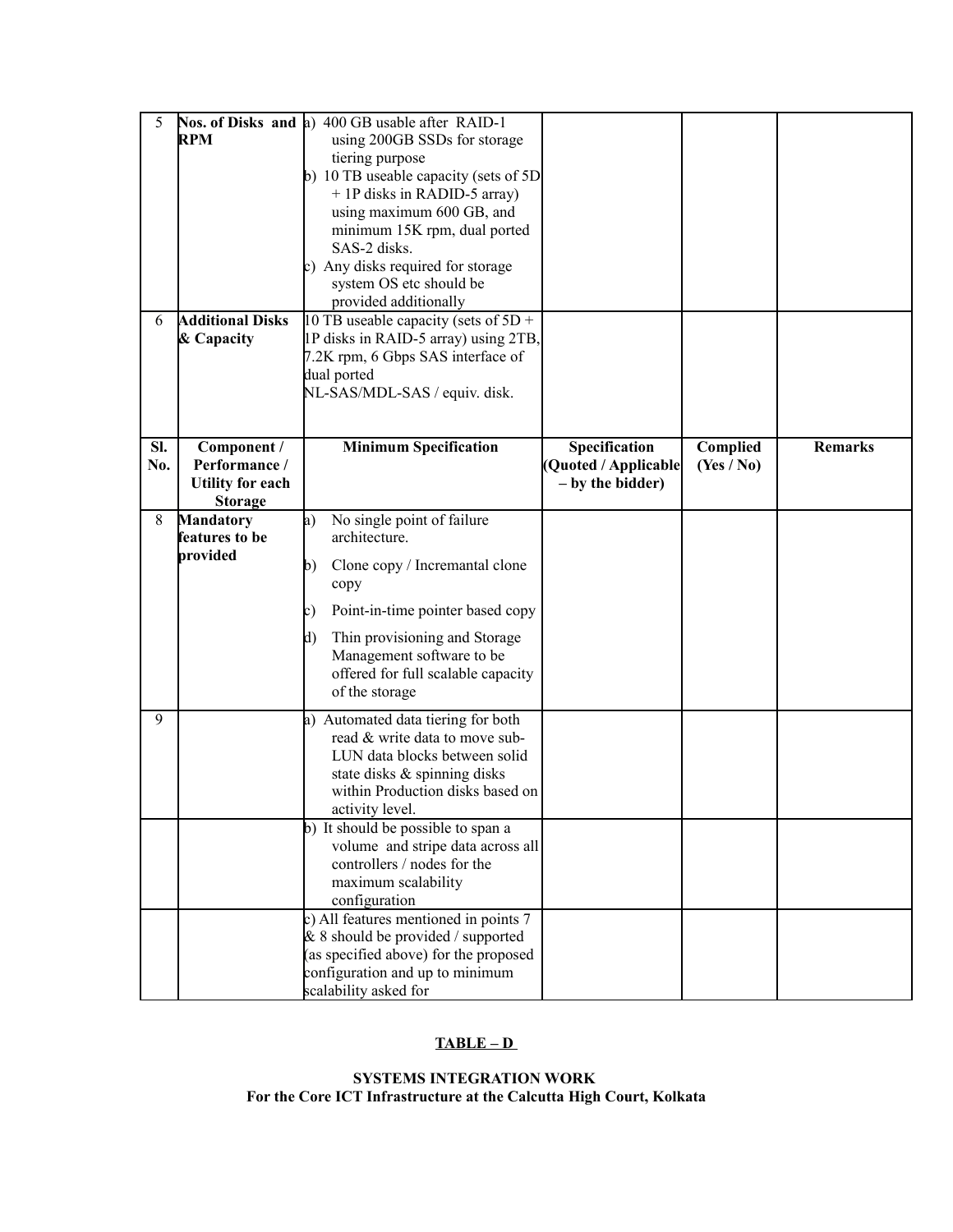| Sl. No. | Component / Performance /<br><b>Utility</b>                                                                                                                                     |                                                             | <b>Minimum Specification</b>                                                                                                                                                                                                                                                                                                                                | Complied<br>(Yes/No) |  |
|---------|---------------------------------------------------------------------------------------------------------------------------------------------------------------------------------|-------------------------------------------------------------|-------------------------------------------------------------------------------------------------------------------------------------------------------------------------------------------------------------------------------------------------------------------------------------------------------------------------------------------------------------|----------------------|--|
|         | <b>lactivities :</b>                                                                                                                                                            | <b>Bidder should undertake the</b><br>following and related |                                                                                                                                                                                                                                                                                                                                                             |                      |  |
| 1.      | Policies & Guidelines                                                                                                                                                           | for<br>(13) and other related components/ work              | Policies $& Guideline$ and implementations there from in the department<br>(1) Application Service, (2) DB service, (3) Backup service (as<br>applicable), (4) Storage Service (5) Security Service, (6) OS security,<br>(7) Application Server security, (8) RDBMS security, (9) System<br>Admin, (10) AS Admin, (11) DB Admin, (12) DC-DR synchronization |                      |  |
| 2.      | Integration plan $&$ design for<br>service provisioning                                                                                                                         | components/work                                             | $(1)$ DB servers, $(2)$ AS servers, $(3)$ FCoE Switch, $(4)$ Ethernet Switch<br>(as applicable), (5) Storage device component (6) Security devices (7)<br>LAN integration (8) Load Balance & Fail-over Plan for Design, Tests<br>& Acceptance with Test Application, $\&$ Test DB (9) Other related                                                         |                      |  |
| 3.      | Installation & Implementation<br>of, DB Server HW, AS Server<br>HW, FCoE Switch, Storage<br>component, Security Device,<br>Ethernet Switch (as<br>applicable), OS with Database | related components / job.                                   | HW, SW & Services with all operational sub-components with OS,<br>Web Service Software, AS, DB, SMS, Backup, Security Device as per<br>design $\&$ policy doc on EAL-4+, LSB-4.x, certified OS and other                                                                                                                                                    |                      |  |
| 4.      | LAN supply $&$ works with<br>integration<br>to existing network                                                                                                                 | other related components / job                              | All passive components, test $\&$ certification for 10 years as per design<br>& policy doc and EIA/TIA-942 & EIA/TIA-568-B.1 & B.2 etc and                                                                                                                                                                                                                  |                      |  |
| 5.      | Integration test $\&$<br>Certification                                                                                                                                          | $(1)$ DB servers, $(2)$ AS servers,<br>/job.                | (3) FCoE Switch, (4) FCoE $&$ Ethernet (as applicable) Switch, (6)<br>Storage component (7) Security devices, (8) LAN integration (9) Load<br>Balance & Fail-over Plan for Design, Tests & Acceptance with Test<br>Web Services, Application, & Test DB and other related components                                                                        |                      |  |
| 6.      | AS, DB, & all HW & System<br>Software Services installation,<br>implementation with go-live<br>certification                                                                    |                                                             | (1) DB Server, (2) Application Server (3) backup service $-$ as<br>applicable, $(4)$ Storage component, $(5)$ client accessibility with all<br>operations on (i) Load Balance $\&$ (ii) Fail-over mode with<br>implementation all security feature and other related components/job                                                                         |                      |  |

### **Terms & Conditions**

- 1. Quotations should be submitted in the office of the Deputy Registrar(Computer), High Court, Calcutta, at the  $2<sup>nd</sup>$  floor of the High Court Main Building on or before 24.02.2017 between 11.30 am and 3.30 pm on any working day and should be properly signed and stamped. The Hon'ble Court will not take any responsibility for delay, loss or non-receipt of quotations sent by post. The sealed tender will be opened on 27.02.2017 at 3.30 pm in presence of the intending bidders or their authorized representatives in the above mentioned place.
- 2. Quotations should be submitted in sealed envelope with 431 R(Listing) superscribed in it.
- 3. Rates should be quoted indicating price / unit and should be inclusive of all additional charges.
- 4. Suppliers are instructed to mention PAN no. in the quotation and copies of trade license and / or PAN etc. is to be submitted as and when to be asked.
- 5. Conditional quotations will not be considered.